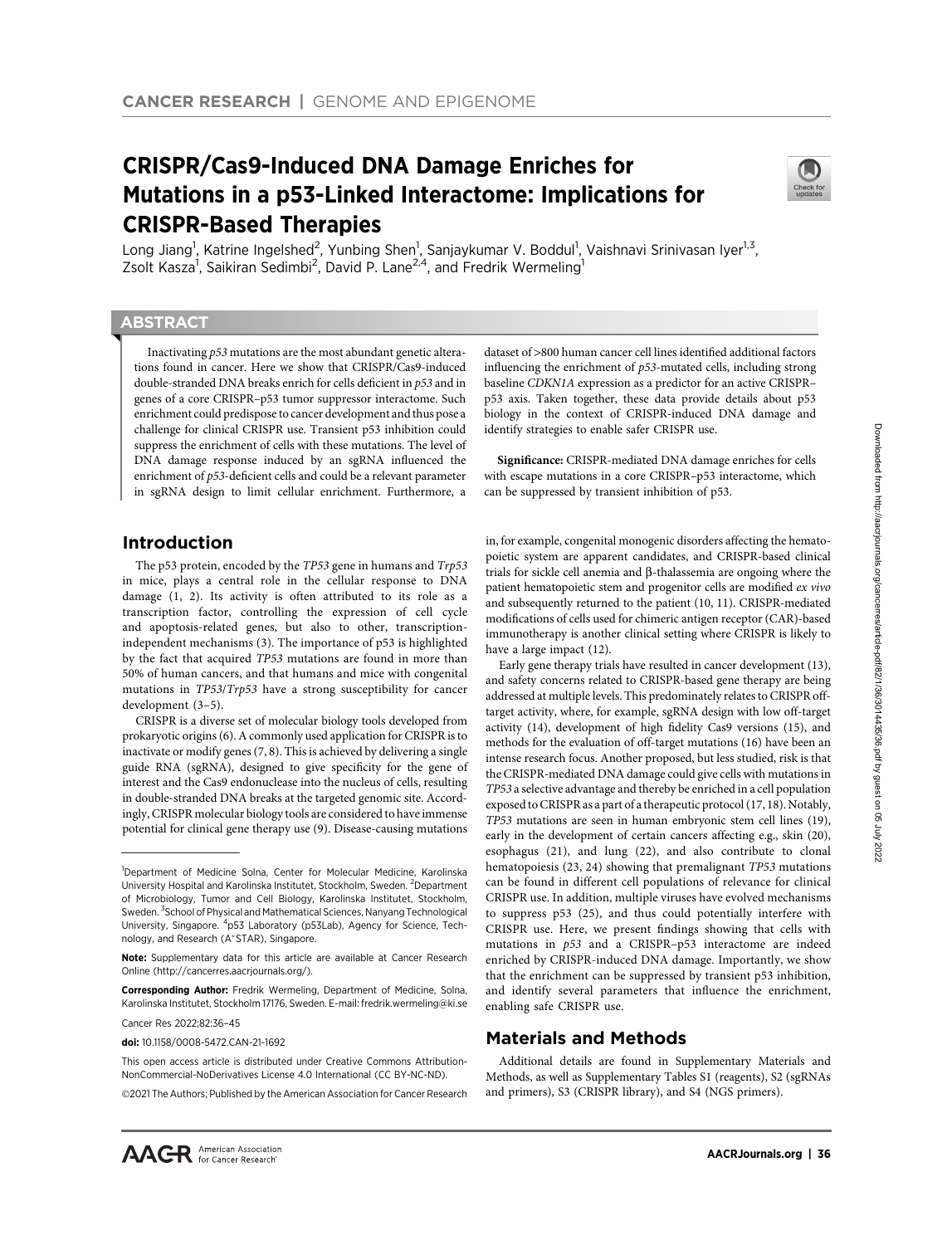#### CRISPR Enriches for Mutations in a p53 Interactome

The Hox cell line was generated by transducing bone marrow cells of  $C57BL/6$  Cas9<sup>+</sup> GFP<sup>+</sup> mice with an estrogen inducible retroviral construct expressing Hoxb8 as described in refs. 26, 27. Hox cells are immortalized by estrogen-regulated Hoxb8 (ER-Hoxb8) and display a granulocyte–monocyte progenitor (GMP) phenotype, as described in Supplementary Figs. S1A and S1B. No cell line authentication was performed to Hox cells.

B16-F10 cell line (mouse melanoma) was purchased from ATCC that performs authentication and used at a low passage number. Cas9 expressing cells were generated by transducing B16-F10 cells with lentiCas9-Blast lentiviral particles. All cells were confirmed Mycoplasma negative before culture.

Trp53 KO Hox and B16-F10 cells were generated by electroporation or transfection, respectively, of a Trp53 targeting sgRNA (Supplementary Table S2, Genomic Location 11:69479559–69479578). To limit artefacts due to selection of specific clones, cells were used as a mixed population strongly dominated by  $+1$  and  $+2$  insertions, and a >95% KO score.

## Viral preparation and transduction

Cells

Lentiviral particles were generated by transfecting HEK293T cells with transfer plasmids (lentiCas9-Blast; or LentiGuide-Puro-P2A-EGFP\_mRFPstuf), as well as pMD2.G, and psPAX2. ER-Hoxb8 retrovirus particles were generated by transfecting HEK293T cells with ER-Hoxb8 and the EcoPac gag-pol-env. Hox or B16 cells were spin-infected and subsequently selected using Puromycin or Blasticidin to remove the noninfected cells.

## sgRNA design, electroporation, and transfection

sgRNAs were designed using the Green Listed software (28, 29) utilizing sgRNA design from the Doench mouse library (14). 2'-Omethyl and phosphorothioate stabilized sgRNAs (Supplementary Table S2) were ordered from Sigma-Aldrich or Synthego.

For sgRNA delivery, the Neon Transfection System was used for Hox cells, and Lipofectamine 2000 for B16 cells. The Trp53 siRNA was typically delivered in the same reaction as the sgRNAs.

#### CRISPR KO genotyping

Purified PCR amplicons were sequenced by Eurofins Genomics. The Sanger sequencing data were analyzed by ICE ([https://ice.](https://ice.synthego.com) [synthego.com](https://ice.synthego.com)).

#### Growth curve characterization

Hox cells were cultured with the following interventions: electroporation with a GFP targeting sgRNA, etoposide, or AMG232. Cells were counted each day by flow cytometry (BD Accuri) with CountBright Absolute Counting Beads.

#### Real-time PCR

RNA was extracted using Direct-zol RNA MiniPrep Kit, and was converted into cDNA using High Capacity RNA-to cDNA Kit. The expression of indicated genes was quantified with a CFX 384 Real-Time PCR machine (Bio-Rad) using TaqMan gene expression FAM assays for Cdkn1a, Bbc3, Pmaip1, Isg15, and Irf7. Expression was normalized by TaqMan gene expression VIC assays for  $\beta$ -actin and gene expression was quantified using the ddCT method.

#### Apoptosis TUNEL assay

Cells were collected and fixed by PFA at different time points, and the FlowTAC Apoptosis Detection Kit was used to stain apoptotic cells for analysis by flow cytometry (BD Accuri).

#### Cloning of sgRNAs into lentiviral transfer plasmid and CRISPR screens

sgRNAs with overhangs for the LentiGuide transfer plasmid (Supplementary Table S3) were designed using the Green Listed software (28, 29) using sgRNA design from the Doench mouse library (14) and, for intergenic controls, the Wang mouse library (30). The sgRNA library was ordered from CustomArray as a DNA oligo pool. Cloning, library preparation, and screens were performed as described in Supplementary Materials and Methods. Screens were evaluated by next-generation sequencing (Illumina MiSeq v3 run,  $2\times75$ bp reads), and the raw FASTQ data were analyzed by MAGeCK (31). Read counts from CRISPR screens are found in Supplementary Tables S5 and S6.

### JAK1/STAT1 signaling assay

Hox cells were cultured with or without mouse Interferon Beta and the Jak1 inhibitor Solcitinib for 7 days. Cells were counted on day 7 by flow cytometry (BD Accuri) using CountBright Absolute Counting Beads.

#### Competitive coculture assay

Trp53 KO and WT cells were mixed at 1:4 ratio, and subsequently exposed to different interventions: CRISPR - electroporated with sgRNA or transduced with lentivirus and culture for 7 days; or exposed to etoposide or AMG232 and cultured for 7 days; or cultured with  $Cobalt(II)$  chloride  $(CoCl<sub>2</sub>)$  for 7 days. For hypoxia experiments, Hox cells were cultured in  $1\%$  O<sub>2</sub> for 7 days in a Baker InvivO2 Physiological Cell Culture Workstations. For in vivo experiments, B16 cells were transfected with a Ccr1 targeting sgRNA (Supplementary Table S2) or control, and directly injected subcutaneously into C57BL/6 mice, and tumors collected after 21 days. The proportion of Trp53 KO cells was subsequently quantified by sequencing as described in "CRISPR KO genotyping." The used p53 related inhibitors are described in Supplementary Materials and Methods and Supplementary Table S1.

#### Flow cytometry analysis

Fresh bone marrow cells from C57BL/6 Cas9<sup>+</sup> GFP<sup>+</sup> mice and Hox cells were stained with antibodies described in Supplementary Materials and Methods and Supplementary Table S1. After 30 minutes of staining, the cells were washed and analyzed by flow cytometry (BD FACSVerse). FACS FCS files were analyzed by FlowJo version 10 (FlowJo, LLC).

#### Analysis of data from the depmap portal

sgRNA enrichment [CRISPR (Avana) Public 20Q4 release], mutation profile (Mutation Public 20Q4 release), drug sensitivity (PRISM Repurposing Primary Screen 19Q4 release), and mRNA expression levels (Expression Public 20Q4 release) was extracted December 13, 2020, from the Depmap portal ([https://depmap.org/](https://depmap.org/portal/) [portal/](https://depmap.org/portal/); refs. 32, 33). Connectivity maps, tSNE plots, and transcription factor binding sites were generated as described in Supplementary Materials and Methods.

# Statistical analysis

Graphpad Prism versions 8 and 9 were used as indicated in figure legends. Correlation analysis related to the Depmap data were performed with the integrated Depmap data explorer tool.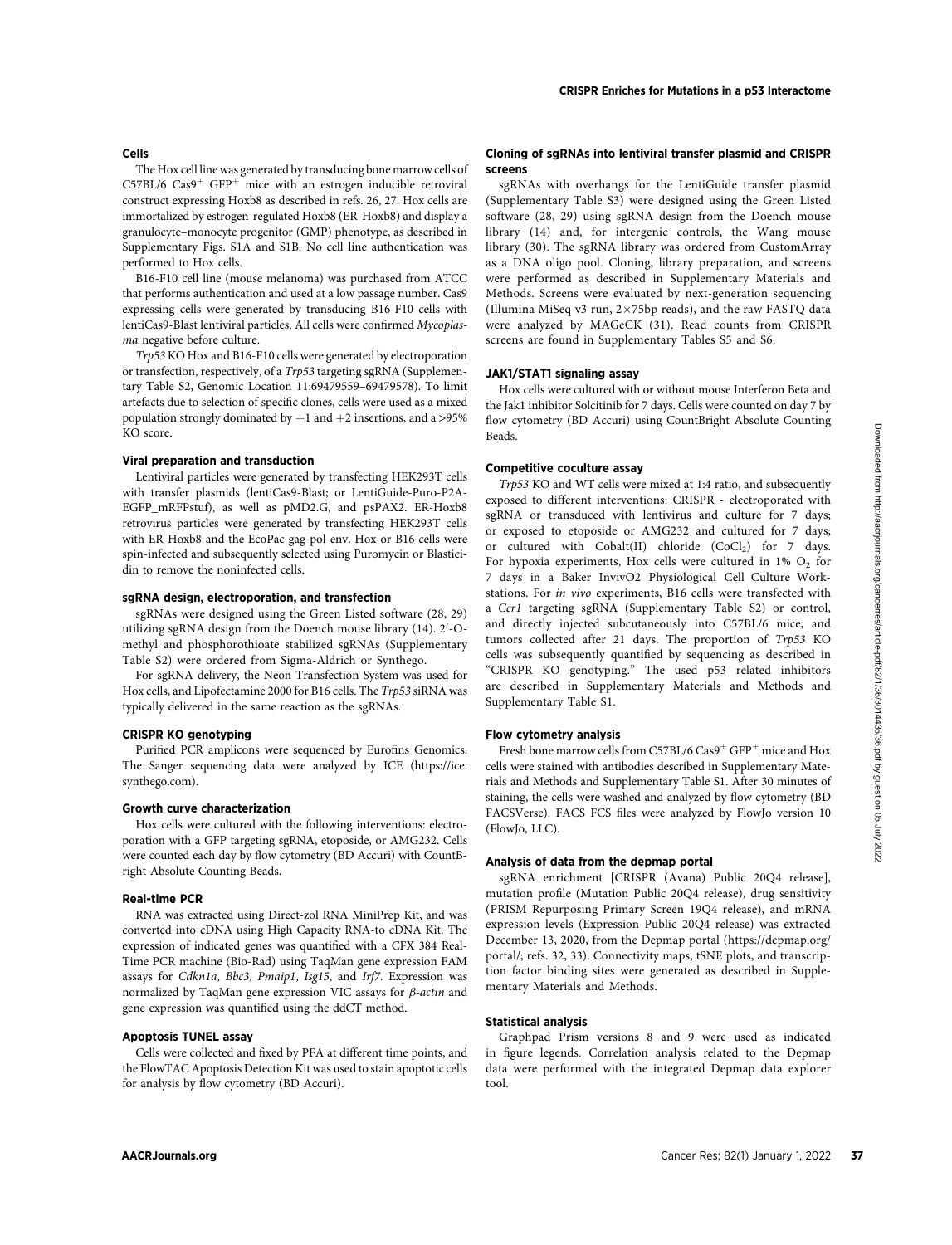# Results

### CRISPR-mediated DNA damage enriches for cells with mutations in Trp53

DNA damage activates p53, which can result in apoptosis and cellcycle arrest. To study different aspects of how CRISPR-induced DNA damage affects cells, we established an experimental model system comparing CRISPR with a pulse of etoposide (a topoisomerase II inhibitor causing DNA damage and p53 activation; ref. 34), or AMG232 (activating p53 by interfering with the MDM2-p53 interaction; ref. 35; Fig. 1A). Using a cell line derived from mouse hematopoietic stem cells of  $Cas9^+$  GFP<sup>+</sup> mice (Hox cells; Supplementary Figs. S1A–S1D), we observed that the CRISPR event resulted in partially delayed cell growth (Fig. 1B), apoptosis induction (Fig. 1C), and transcription of Cdkn1a (also known as p21, linked to DNA damage-induced cell-cycle arrest; ref. 36; Fig. 1D), as well as Bbc3, and Pmaip1 (also known as Puma and Noxa, respectively, linked to DNA damage-induced apoptosis; ref. 37; Supplementary Figs. S1E– S1F), although at a lower magnitude compared with treatment with AMG232 or etoposide.

To explore if the relatively mild phenotype induced by CRISPR was sufficient to give a selective advantage to cells with mutations in Trp53, we established a competitive assay, where Trp53KO and WT cells were mixed at a 1:4 ratio and subsequently exposed to CRISPR (electroporation or lentiviral delivery of sgRNA), again comparing it to pharmacologic p53 activation with AMG232 or etoposide, as well as to hypoxia, also known to activate p53 (Fig. 1E; ref. 38). Sequencing the Trp53 locus after seven days in culture revealed that the proportion of Trp53 KO cells in the population did not expand significantly by only being in culture, or by being transduced by nontargeting control (NTC) lentiviral particles. However, the proportion of Trp53 KO cells significantly expanded after being exposed to CRISPR, AMG232, etoposide, or hypoxia (Fig. 1F–G; Supplementary Figs. S1G and S1H, and S2A and S2B). Similar results were obtained by analyzing the Trp53 mutation spectrum of subcutaneous B16 tumors isolated from mice 21 days after injection of B16 cells treated  $\pm$  CRISPR (Fig. 1H; Supplementary Figs. S2C–S2F). We concluded that CRISPR, as well as other p53 activating interventions, gives cells with mutations in Trp53 a selective advantage in a mixed cell population, resulting in enrichment.

#### The level of DNA damage response induced by an sgRNA influences the enrichment of Trp53 KO cells

The level of enrichment of Trp53 KO cells mirrored the severity of the cellular phenotype as presented in Fig. 1B–D; Supplementary Figs. S1E and S1F, with both etoposide and AMG232 causing a significantly higher Trp53 KO enrichment concomitant with a more pronounced delay in cell growth, apoptosis, and upregulation of Cdkn1a, Bbc3, and Pmaip1 compared with CRISPR treatment. On the basis of this, we hypothesized that the level of the DNA damage response (DDR) induced by sgRNAs could be a parameter affecting the enrichment of Trp53 KO cells. We designed a set of sgRNAs with different offtarget activity and used them alone or in combination at equimolar concentrations (Fig. 2A; Supplementary Figs. S3A and S3B).We found that the level of early CRISPR-induced Cdkn1a transcription was linked to the expected amount of induced DNA damage, based on off-target calculations, and by sgRNAs combined to increase the DDR in a predictable manner (Fig. 2B; Supplementary Fig. S3C). In addition, comparing the Cdkn1a transcription 2 hours after sgRNA electroporation to the enrichment of Trp53 KO sequences 7 days later, we found that the level of early CRISPR-induced Cdkn1a transcription correlated with the enrichment of Trp53 KO cells (Fig. 2C), and that the level of enrichment could be predicted on the basis of the calculated off-target activity for one, or a combination, of sgRNAs (Fig. 2D). Notably, the GFP sgRNA consistently had a higher KO efficiency than the Ccr1 sgRNA (Supplementary Figs. S3D and S3E), despite causing less Trp53 KO enrichment. We concluded that the level of DDR induced by sgRNAs, as measured by Cdkn1a upregulation, affects the enrichment of Trp53 KO cells without direct correlation to the KO efficiency, and thus could be a relevant parameter in sgRNA selection.

## CRISPR-mediated enrichment of mutations in Trp53 can be inhibited

Since the enrichment of cells with inactive p53 could pose a challenge to the clinical use of CRISPR, we set out to identify strategies to suppress the enrichment. We hypothesized that transient inhibition of p53 or proteins playing an important, nonredundant role in the p53 pathway could be a viable strategy. To this end, we pretreated cells with a selection of potentially relevant inhibitors followed by exposure to CRISPR (Fig. 3A). Using the Hox cells, we found that treating the cells with a Trp53 siRNA completely inhibited the enrichment of cells with Trp53 mutations, whereas use of the other inhibitors did not show any significant activity (Fig. 3A). Similar results were found with B16 cells, although the ATM inhibitor, KU55933, additionally showed partial inhibition of the enrichment (Fig. 3B). Importantly, the inhibition of the enrichment was not explained by the Trp53 siRNA negatively impacting the KO efficiency, as shown targeting GFP (Supplementary Fig. S4A), as well as Ccr1 (Supplementary Figs. S4B–S4E), where the KO efficiency was equivalent (GFP) or even slightly higher (Ccr1) with the Trp53 siRNA addition. We also noted that that the Trp53 siRNA normalized the growth characteristics of cells treated with sgRNAs (Supplementary Fig. S4F). The Trp53 siRNA was additionally able to significantly suppress the enrichment of cells with Trp53 mutations in response to AMG232 and etoposide, although not at the same level as for CRISPR, in line with the stronger DDR response induced by AMG232 and etoposide (Supplementary Figs. S4G and S4H). Notably, the pan-caspase inhibitor Z-VAD, often used as an apoptosis inhibitor, did not significantly suppress the enrichment of cells with Trp53 mutations (Supplementary Fig. S4I). However, the addition of siRNAs targeting both Bax and Bak1, pro-apoptotic members of the Bcl-2 family (39), partly inhibited the enrichment of Trp53 mutated cells, while siRNAs targeting only Bax or Bak1 did not inhibited the enrichment, showing the expected redundancy of these two genes in the apoptosis pathway (Supplementary Figs. S5A and S5B). Similar results were found using Bax and Bak1 KO cells (Supplementary Figs. S5C and S5D), taken together showing that apoptosis is partly involved in the CRISPR-mediated enrichment of Trp53 mutated cells, and that Z-VAD is not sufficiently suppressing the response in the used setting. We concluded that transient inhibition of p53 can limit enrichment of cells with mutations in Trp53 while retaining, or even increasing, the KO efficiency.

#### CRISPR enriches for low-frequency mutations in tumor suppressor genes

Next, we set out to identify p53-linked genes playing a nonredundant role in the CRISPR-induced DDR. Such genes could represent additional drug targets to modify the CRISPR–p53 response, and, importantly, cells with mutations in such genes could be enriched by CRISPR-mediated DNA damage. We applied a custom CRISPR screen library targeting 395 DNA damage-related genes and controls, with 1640 sgRNAs (Supplementary Table S3) to WT and Trp53 KO cells (Hox and B16 cells). Initially relying on the DDR induced by the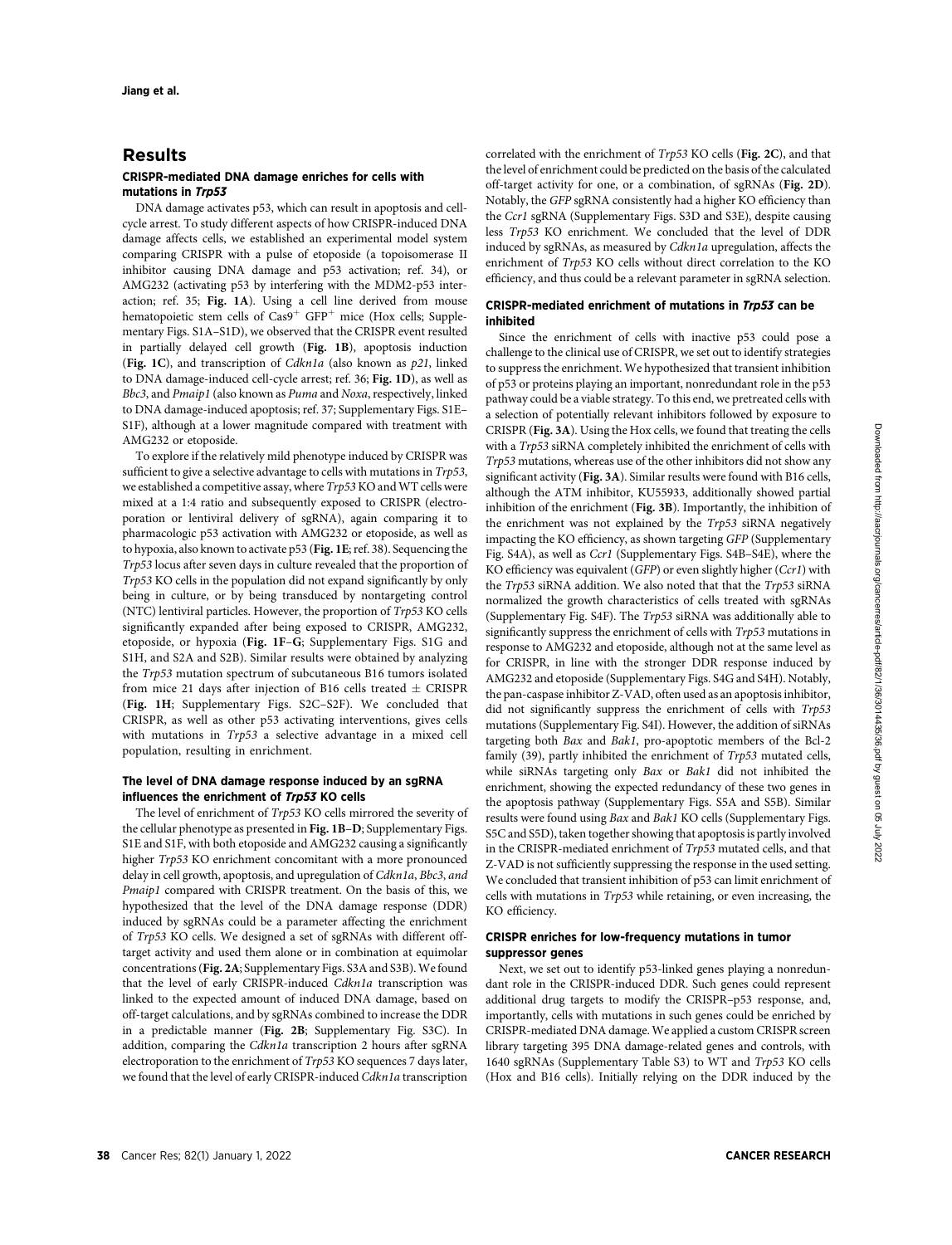

#### Figure 1.

CRISPR-mediated DNA damage enriches for cells with mutations in Trp53. A, Model describing how CRISPR and pharmacologic p53 activation used in the study are expected to affect targeted cells. **B.** Growth characteristics of Hox expanded bone marrow cells (from Cas9<sup>+</sup> GFP<sup>+</sup> mice), exposed to CRISPR (electroporated with a control or GFP targeting sgRNA; sgGFP), or pulsed for 8h with AMG232, or etoposide (ETOP). C, Kinetic analysis of apoptosis by flow cytometry-based TUNEL assay of Hox cells exposed to CRISPR (electroporated with sgGFP) or etoposide. D, Kinetic qPCR analysis of Cdkn1a expression of Hox cells exposed to CRISPR (electroporated with GFP sgRNA) or etoposide. **E.** Model describing experimental setup. **F.** WT and *Trp53* KO Hox cells (Cas9<sup>+</sup> and GFP<sup>+</sup>) were mixed and subjected to CRISPR [electroporated with sgGFP, or transduced with nontargeting ctrl (NTC) virus, sgGFP virus, CRISPR library virus], or an 8 hours pulse with etoposide or AMG232. After 7 days in culture, cells were sequenced, and the fraction of Trp53 KO sequences determined. G, WT and Trp53 KO Hox cells were mixed and cultured for seven days in a hypoxia chamber. H, WT and Trp53 KO B16 cells (Cas9<sup>+</sup>) were mixed, electroporated with control or a Ccr1 targeting sgRNA (sgCcr1), and injected subcutaneously into C57BL/6 mice. Day 21 tumors were collected and analyzed for Trp53 mutations. Data are shown as mean  $\pm$  SEM,  $n = 3$  (B-D), mean and individual values,  $n = 3$  (F-H). Data are combined from three independently performed experiments (B-D and F-H).  $**$ ,  $P < 0.01$ ;  $***$ ,  $P < 0.001$ ; n.s., nonsignificant by two-way ANOVA and Tukey posttest (B-D), one-way ANOVA and Tukey posttest (F-H).

delivered sgRNA in the Cas9<sup>+</sup> cells, as used previously (17, 40), we corroborated that Trp53 sgRNAs were enriched and that Mdm2 sgRNAs were depleted in a p53-dependent manner, in both Hox and B16 cells (Supplementary Figs. S6A–S6D). In this regard, Mdm2 behaved as an essential gene in Trp53 WT cells, where mutated cells were rapidly lost over time, which was further accelerated by sgRNA delivery (Supplementary Fig. S6E). We also noted that the Hox cells (both Trp53 WT and KO) enriched for sgRNAs relating to type I IFN signaling (Stat1, Jak1, and Ptprc), and, in line with this, were sensitive to induced type I IFN signaling (Supplementary Figs. S6F–S6I; Supplementary Table S7).

We additionally performed a screen using the same sgRNA library, but this time culturing the cells for 14 days after the introduction of the library into the Hox cell population, and then applied a controlled CRISPR DNA damage event by electroporation with sgGFP (Fig. 4A). In this way, we could separate the studied CRISPR event from the introduction of the CRISPR library, and also include control groups treated with AMG232 or etoposide. Comparing the different interventions to control-treated cells, we identified that CRISPR enriched for cells with mutations in Chek2, Trp53, and Cdkn1a (Fig. 4B); AMG232 enriched for cells with mutations in Trp53 and Cdkn1a (Fig. 4C); and etoposide enriched for cells with mutations in Atm,

Chek2, Trp53, and Cdkn1a (Fig. 4D). Notably, AMG232 also enriched for mutations in Stat1, and Eif2ak2, two genes related to type I IFN signaling (Fig. 4C), again highlighting this pathway in Hox cells. Upon more detailed analysis of Hox cells, we found that AMG232 caused a significant upregulation of IFN-stimulated genes (Isg15, Irf7) in a p53 dependent manner, linking p53 activation to Type I IFN production in these cells (Supplementary Fig. S7A). Focusing on the ATM–CHEK2– p53–CDKN1A pathway, that links double-stranded DNA damage to cell-cycle arrest (1, 2, 36), we found that CRISPR caused a significant enrichment of sgRNAs targeting all these genes when comparing WT and Trp53 KO cells (Fig. 4E–H). Furthermore, a Trp53 siRNA could significantly suppress the enrichment of cells with mutations in Chek2, Trp53, and Cdkn1a, but not for Atm (for which the enrichment phenotype was the weakest; Fig. 4I; Supplementary Fig. S7B). We did not observe any enrichment of sgRNAs targeting genes related to apoptosis (Fig. 4J; Supplementary Fig. S7C). However, in line with our observations in Supplementary Figs. S5A–S5D, we found that CRISPR could enrich for cells with Bax mutations when performed on a Bak1 KO background (but not on a Bak1 WT background, or a Bak1/Trp53 DKO background), again highlighting the involvement, but redundant nature of individual genes in the apoptosis pathway (Supplementary Figs. S7D–S7H).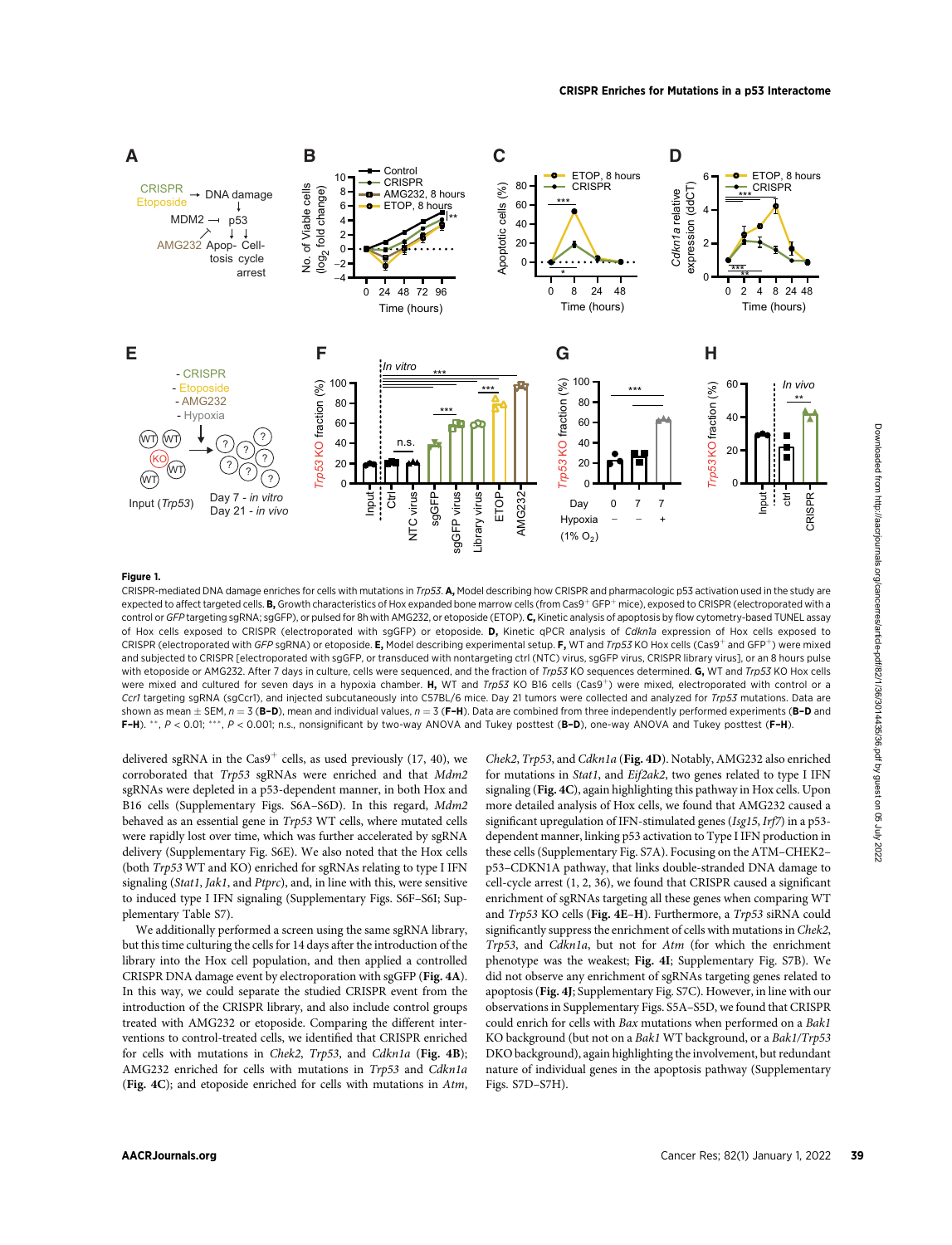# **A B**

*GFP* **sgRNA** GAGCUGGACGGCGACGUAAA Off-target: 0, 0, 0, 2, 19

*Ccr1* **sgRNA** GAACACUAGAGAAUACAGGG Off-target: 0, 0, 0, 23, 357

**"Off-target" sgRNA (binding** *Ccr1***)**  AGUUCUAUAUCUCCAUCCAC

Off-target: 0, 5, 194, 3258, 4017



0 hours 2 hours 4 hours 8 hours  $24$  hours

Time

*GFP Ccr1 GFP* <sup>+</sup>*Ccr1* sgRNA

*Cdkn1a* relative expression (ddCT)

"Off-+Ccr1 target"

1.0 1.5 2.0 2.5

#### Figure 2.

The level of DDR induced by an sgRNA influences the enrichment of Trp53 KO cells. **A.** Information about sgRNAs used in the figure. Off-target indicates number of targets with 0, 1, 2, 3, and 4 mismatches to the mouse genome as identified by Cas-OFFinder. **B**, Hox cells (Cas9<sup>+</sup> and GFP<sup>+</sup>) were electroporated with indicated sgRNAs, and Cdkn1a expression analyzed by qPCR at different time points. C, Comparison of the Cdkn1a expression by qPCR 2 hours after electroporation with indicated sgRNAs and enrichment of *Trp53* KO sequences day 7. **D.** Trp53 KO and WT Hox cells  $(Cas9^+)$  and  $GFP^+)$  were mixed 1:4 and electroporated by different sgRNAs at the indicated doses (pmol  $\times$  100). Seven days later, cells were collected and sequenced to determine the percentage of Trp53 KO sequences. Data presented as heatmap based on the average signal,  $n = 3$  (B), mean  $+$  SEM,  $n = 3$  (C), or mean and individual data,  $n = 3$  (D). Data are combined from three independently performed experiments ( $B-D$ ).  $^*$ ,  $P < 0.05$ ;  $*$ ,  $P$  < 0.01;  $**$ ,  $P$  < 0.001; n.s., nonsignificant by Pearson  $r$  correlation and simple linear regression line (C), or one-way ANOVA and Tukey posttest (D).

We concluded that (i) the ATM–CHEK2–p53–CDKN1A pathway plays a nonredundant role in the CRISPR-mediated DDR (Fig. 4K), (ii) cells with mutations in these tumor suppressor genes could be enriched in a cell population as CRISPR is applied, and (iii) a Trp53 siRNA can suppress the enrichment of the mutated cells to a large degree.

## Enrichment of sgRNAs targeting TP53 and a CRISPR–p53 interactome in full genome CRISPR screens of >800 human cancer cell lines.

To expand our understanding of which mutations could be enriched in a cell population as CRISPR is applied, we used the Depmap portal, containing full genome CRISPR screen data of 808 human cell lines (Public 20Q4 release), as well as baseline gene expression, mutation status, and drug sensitivity data for a large proportion of the same cells. Exploring the CRISPR screen data, we found that 103 of the 808 included cell lines (12.7%) enriched for TP53 sgRNAs as defined by an enrichment score >1. Stratifying these cells based on TP53 mutation status (WT or any type of mutation, making up 32.3% and 67.7% of the cell lines respectively), we found that 94 of the 103 cell lines (91.3%) that enriched for TP53 sgRNAs were confined to the TP53 WT group (Fig. 5A). Anecdotally, we also noted that the cell line with the strongest enrichment for TP53 sgRNAs, of the 808 included cell lines, was a version of the RPE-1 cell line (Supplementary Table S8), which has been used in a significant portion of previous publications related to p53 and CRISPR (17, 40–42). We compared the TP53 sgRNA enrichment to the sensitivity of the cells to p53 modulating drugs. We found a clear correlation between TP53 sgRNA enrichment and the sensitivity to AMG232 (Fig. 5B and C), as well as to Nutlin-3 and CMG097 (both with a similar mode of action as AMG232), but not, for comparison, to the  $p53$  inhibitor Pifithrin- $\mu$  (Supplementary Figs. S8A–S8C). Taken together, we concluded that TP53 sgRNA enrichment in the Depmap dataset could be used to identify cells where the CRISPR–p53 pathway is active, and, as a consequence, that correlation to TP53 sgRNA enrichment could identify factors relevant for the pathway. Further supporting this concept, we found that TP53 sgRNA enrichment correlated strongly with MDM2 sgRNA depletion, in line with their opposing functionality (Fig. 5D). Performing the same type of correlation analysis, but on a full genome basis, we identified a list of genes where sgRNA enrichment  $(+)$  or depletion  $(-)$  correlated with TP53 sgRNA enrichment (Fig. 5E; Supplementary Fig. S8D; Supplementary Table S9). The gene list validated those we had identified in our experimental data, as well as identified additional genes playing a nonredundant TP53-related role in the CRISPR-mediated DDR.



#### Figure 3.

CRISPR-mediated enrichment of mutations in Trp53 can be inhibited. A, Left, inhibitors used in A and B. Right, WT and Trp53 KO Hox cells (Cas9<sup>+</sup> and GFP<sup>+</sup>) were mixed and transduced with a sgGFP virus in the presence of inhibitors. Cells were then cultured for 7 days, followed by quantification of the frequency of Trp53 mutations by sequencing. B, WT and Trp53 KO B16 cells were mixed and transduced with sgGFP virus in the presence of a selection of inhibitors. Cells were then cultured for 7 days, followed by quantification of the frequency of *Trp53* mutations by sequencing. Data are shown as mean and individual values,  $n = 4$  (**A** and **B**).<br>Data are combined from two independently experiments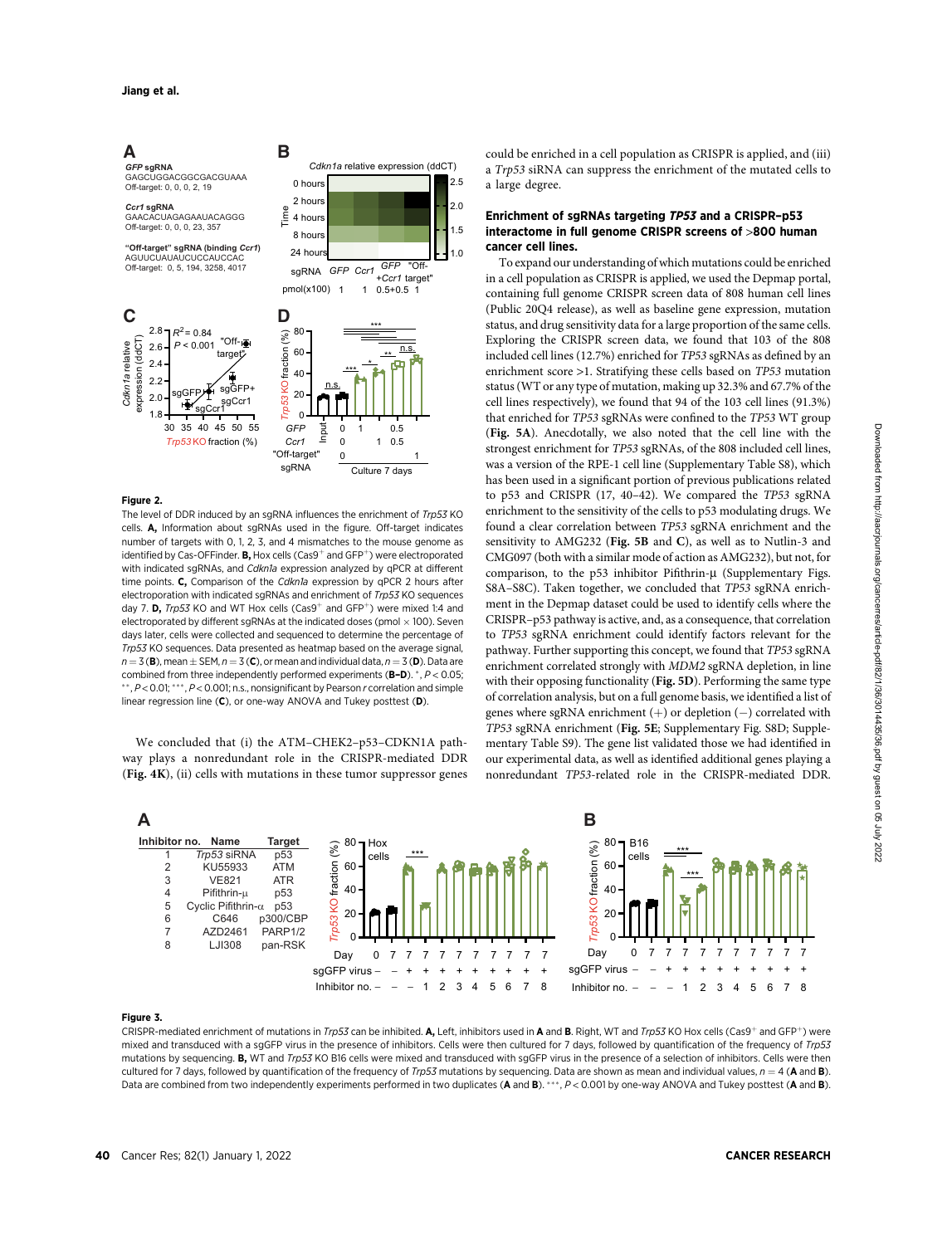

## Figure 4.

CRISPR enriches for low-frequency mutations in tumor suppressor genes. A, Model describing experimental setup. B-D, Hox cells (Cas9<sup>+</sup> and GFP<sup>+</sup>) were transduced with a custom CRISPR library and cultured for >14 days. Cells were then either exposed to CRISPR (sgGFP electroporation; B), AMG232 8 hours pulse (C), or etoposide 8 hours pulse (D). Cells were subsequently cultured for 7 days, the sqRNA representation analyzed by next-generation sequencing, and enrichment/depletion deconvoluted by MAGeCK. E-H, Z scores of individual sgRNAs ( $n = 4$ /gene) for Atm (E), Chek2 (F), Trp53 (G), and Cdkn1a (H) in WT and Trp53 KO Hox cells treated with mock (electroporation without sgRNA), CRISPR (electroporation with sgGFP), AMG232, or etoposide (ETOP). I, Z scores of individual sgRNAs  $(n = 4$ /gene) in Hox cells treated with Trp53 siRNA at the same time as being electroporated with sgGFP as described in A. J, Z scores of individual sgRNAs  $(n = 4$ /gene) for genes linked to apoptosis. K, Model indicating genes playing a nonredundant role in the DDR. Data presented as volcano plots with Z score (log<sub>2</sub>-fold change) and adjusted P values (B-D) as calculated by MAGeCK, or mean and individual values for four sgRNAs from the exploratory screen (E-J).  $, P < 0.05$ ; n.s., nonsignificant by Mann-Whitney test.

Analyzing the top 10 enriched and depleted genes using geneMANIA, we noted a high level of physical interaction between the linked proteins (Fig. 5E). Importantly, using an alternative analysis approach; identifying genes where sgRNA enrichment/depletion correlated with the TP53 mutation status of the cell lines (instead of TP53 sgRNA enrichment, as in Fig. 5E), resulted in a list of genes with a large level of overlap with the list in Fig. 5E (Supplementary Fig. S9; Supplementary Table S10). On the basis of the overlap of these lists, and the experimental data we highlight TP53, TP53BP1, CHEK2, ATM, CDKN1A, USP28, UBE2K, XPO7 as a core CRISPR–p53 tumor suppressor interactome, where cells with inactivating mutations or silencing of these genes (something that is commonly found in cancers; Supplementary Fig. S10; refs. 3, 4, 43–47) could be enriched in cell populations as CRISPR is applied. Furthermore, cells with copy number amplifications, overexpression, or activating mutations of MDM2, PPM1D, MDM4, DDX31, USP7, PPM1G, WDR89, and TERF1 also observed in cancer (48–53), could similarly be enriched by CRISPR. Further analysis additionally identified that mutations in the CRISPR–p53 interactome are not mutually exclusive in a given cell, and that the number of mutations of mutations of these genes are significantly enriched in cell lines that do not show TP53 sgRNA enrichment. (Supplementary Fig. S11; Supplementary Table S11).

#### Gene expression patterns predicting if the CRISPR–p53 axis is active in a cell

Finally, we explored if specific gene expression patterns could predict if the CRISPR–p53 axis is active in a cell, and thus if the cell would enrich for TP53 sgRNAs. On the basis of our data identifying a central, nonredundant role for CDKN1A in the CRISPR-induced response, we used the Depmap dataset to test if a strong baseline expression of CDKN1A could predict if cells would enrich for TP53 sgRNAs. We found that cells that enrich for TP53 sgRNAs, with a few exceptions, had a strong baseline CDKN1A expression (Fig. 6A and B), whereas, for example, TP53 expression itself did not predict cells that would enrich for TP53 sgRNAs (Fig. 6C and D). Correlating strong baseline gene expression with TP53 sgRNA enrichment resulted in a list of genes that, to a large extent, were identified as transcription target genes for p53 (Fig. 6E; Supplementary Table S12), and these genes were shown using geneMANIA to display a strong co-expression pattern (Supplementary Figs. S12A–S12D). Notably, the gene set we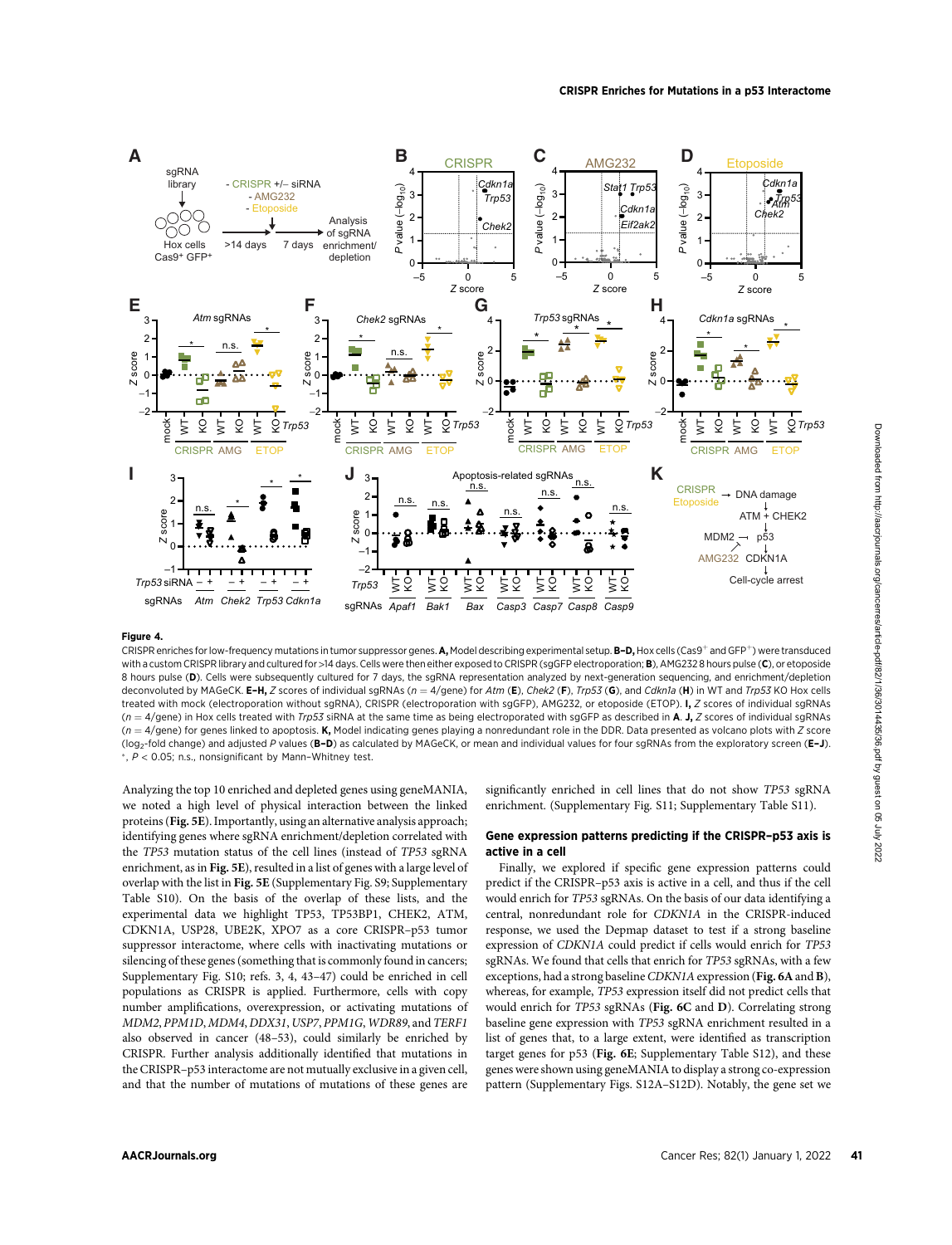

#### Figure 5.

Enrichment of sgRNAs targeting TP53 and a CRISPR–p53 interactome in full genome CRISPR screens of >800 human cancer cell lines. A, Enrichment score of TP53 sgRNAs in 808 cell lines, stratified on the basis of the presence or absence of any mutation in TP53. **B.** Correlation between the enrichment of TP53 sqRNAs and AMG232 sensitivity. TP53 WT cells are indicated in red. C, Sensitivity to AMG232 in cell lines stratified on the basis of TP53 sgRNA enrichment. D, Correlation between the enrichment of TP53 sgRNAs and MDM2 sgRNAs. **E**, Left, top 10 genes with the strongest positive  $(+)$  and negative  $(-)$  correlation with TP53 sgRNA enrichment from full genome CRISPR screens of 808 cell lines. \*, genes identified as transcription factor target genes for p53. Bold indicates genes identified experimentally in Fig. 4. Right, physical interactions of genes in  $E$  (left) defined by geneMANIA.  $+$  indicates genes that positively correlate, and  $-$  indicates genes that negatively correlate with TP53 sgRNA enrichment. Data include all available data in the Depmap CRISPR (Avana) 20Q4, Expression Public 20Q4, as well as drug sensitivity (PRISM Repurposing Primary Screen) 19Q4 releases. Each dot represents one cell line (A-D), and the data are based on  $n = 808$  (A, D, and E)  $n = 408$  (B and C). Statistical analysis based on unpaired t test ( $A$  and  $C$ ), Pearson  $r$  correlation and simple linear regression line ( $D$ ), and calculated in Depmap (E).

identified by analyzing the 800 cell lines largely overlapped with published gene expression patterns induced by CRISPR-mediated DNA damage in specific cell lines (18, 54), as well as genes upregulated in cancersWT for TP53 (55), including ZMAT3 linked to the activity of p53 in c-Myc and Kras-driven tumors (56, 57). Furthermore, a tSNE dimensional reduction analysis based on the expression of the top 10 genes identified that cells broadly clustered on the basis of TP53 mutation status and TP53 sgRNA enrichment (Fig. 6E; Supplementary Fig. S12E). Interestingly, most of the cell lines that enriched for TP53 sgRNAs despite having TP53 mutations, as identified in Fig. 5A, also

clustered with the TP53 WT cells based on the expression of the top 10 genes, suggesting that the specific mutations in those cell lines do not abrogate the p53 function sufficiently to cause a phenotype, or that they are misrepresented. Apart from CDKN1A, and partly ZMAT3, the expression gene set list (Fig. 6E) does not overlap with genes identified to play a nonredundant role in the CRISPR–p53 response (Fig. 5E; Supplementary Table S9). Also, knockout cells of the two top hits; Eda2r and Ptchd4, behaved similarly to WT cells in response to CRISPR in a mixed cell population (Supplementary Figs. S12F and S12G). Taken together, these suggest that the upregulated genes are predominately an indication of active p53-mediated transcription in the cell, and not directly involved in the CRISPR response.

# Discussion

In this study, we set out to improve the potential clinical use of CRISPR by exploring if, and how, cells with inactive p53 mutations are enriched as CRISPR is applied to a cell population. In line with studies by Happaniemi and colleagues (17) and Ihry and colleagues (18), we showed that cells with mutations in p53 are enriched as CRISPR is applied (Fig. 1F), and additionally identified that the enrichment correlates to the level of the induced DDR (Fig. 2), highlighting the induction of CDKN1A expression as a relevant parameter in sgRNA selection.

On the basis of our experimental data and analysis of the Depmap database, we could expand the number of proteins playing a nonredundant role in the CRISPR-induced DDR beyond p53, and identify a core CRISPR–p53 interactome, with genes that display a large level of physical interaction (Fig. 5E). This is of importance, since mutations or duplications of the identified genes, most of which are directly linked to cancer (44–53), have the potential to be enriched as CRISPR is applied. It should also be noted that cells infected with viruses that can suppress the p53 pathway also could gain a competitive advantage in the CRISPR setting. Our findings, thus, identify a set of genes that should be monitored in the clinical CRISPR setting and represent potential drug targets to modify the CRISPR–p53 response.

We observed that genes traditionally linked to p53-induced apoptosis were not identified to play a significant nonredundant role in the enrichment phenotype in either our experimental data, or the Depmap data set. However, we found that the use of siRNAs/sgRNAs to target pro-apoptotic Bak1 and Bax simultaneously, could partly suppress the enrichment of cells with TP53 mutations, but not when targeting only one of the two genes (Supplementary Fig. S5), thus showing the expected redundancy of these genes (39). In the CRISPR screen setting, where one gene is targeted in each cell, only genes that play a nonredundant role in a phenotype are identified, whereas processes where multiple redundant genes performing similar functionality are not identified. This could be seen as a drawback of our study, and for any traditional CRISPR or KO study. However, redundant genes are unlikely to be relevant as drug targets, and would not be enriched by CRISPR, and are thus of less relevance for the scope of this study.

Transient p53 inhibition has been proposed as a strategy to increase CRISPR efficiency (17, 18) and to retain the functionality of targeted cells (54, 58), without affecting genomic stability in the CRISPR context (54). Importantly, we identify that transient p53 inhibition using an siRNA, even when delivered at the same time as sgRNAs, can limit the enrichment of mutations in the CRISPR–p53 tumor suppressor interactome, including Chek2, Trp53, and Cdkn1a (Fig. 4I). As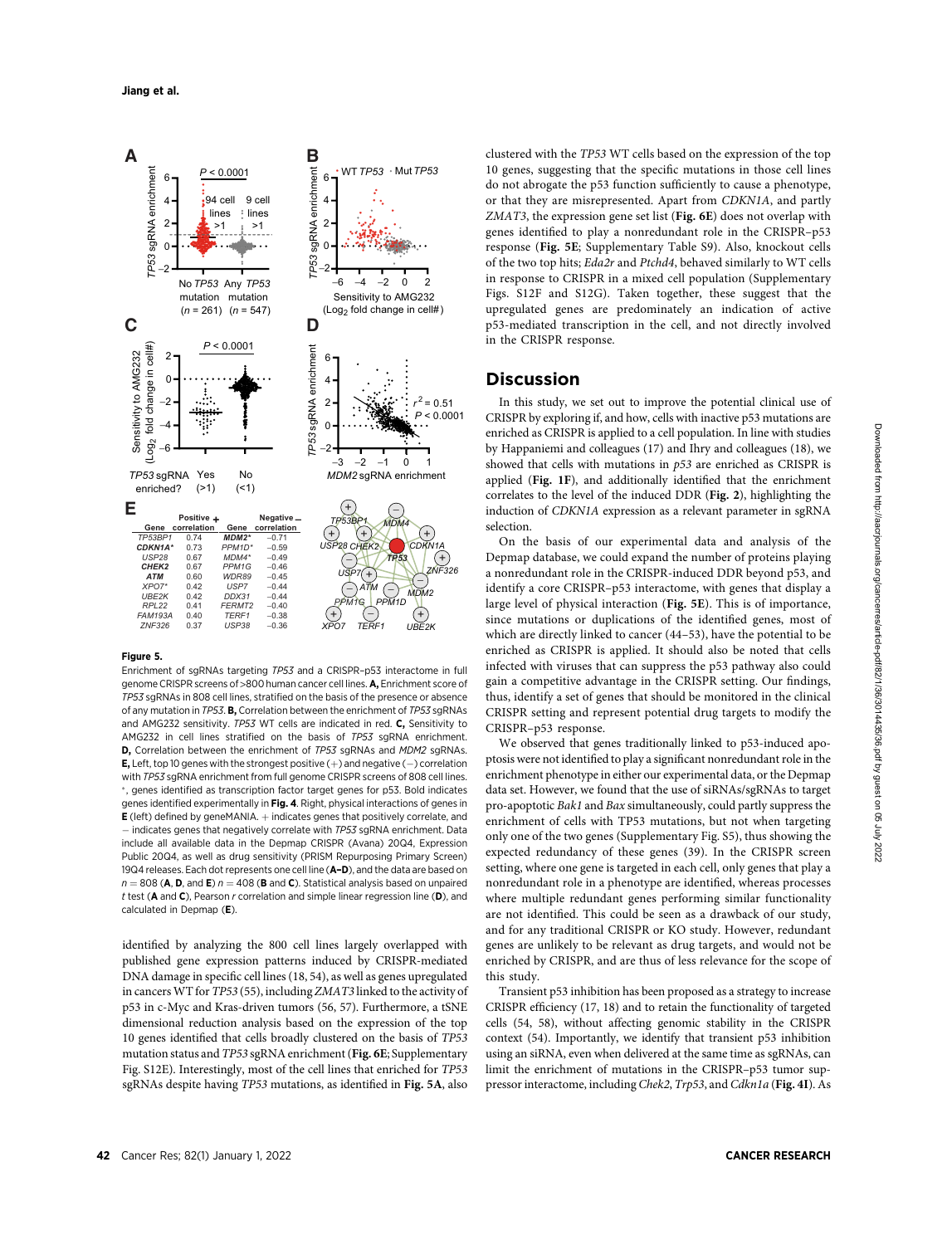



### Figure 6.

Gene expression patterns predicting if the CRISPR–p53 axis is active in a cell. A, Correlation of TP53 sgRNA enrichment with baseline CDKN1A expression. TP53 WT cells are indicated in red. B, Baseline CDKN1A expression in cells stratified on the basis of the enrichment of TP53 sgRNAs. C. Correlation of TP53 sgRNA enrichment with baseline TP53 expression. TP53 WT cells are indicated in red. D, Baseline TP53 expression in cells stratified on the basis of the enrichment of TP53 sgRNAs. E, Left, top 10 genes with expression correlating with enrichment of TP53 sqRNAs. \*, genes identified as transcription factor target genes for p53. Right, tSNE dimensionality reduction analysis of cell based on expression of the 10 genes in E (left). Data include all available overlapping data in the Depmap CRISPR (Avana) 20Q4, Expression Public 20Q4. Each dot represents one cell line (A–D and E),  $n = 800$ . Statistical analysis based on unpaired t test (B and D) and calculated in Depmap (E). n.s., nonsignificant.

such, our data adds an additional argument supporting the use of transient p53 inhibition in the CRISPR setting. None of the other tested inhibitors showed a robust ability to suppress the enrichment of cells with  $Trp53$  mutations, including Pifithrin- $\mu$  and cyclic Pifithrin- $\alpha$ , branded as p53 inhibitors. Several explanations for the absence of activity of the Pifithrin inhibitors exist, include potential stability issues, which could not be controlled for in our studies. Still, our observation is in line with a growing concern challenging the notion of Pifithrin molecules as broad p53 inhibitors (59). Accordingly, there is a need to develop improved p53 inhibitors for experimental and clinical use.

Using the Depmap data sets with extensive characterization of >800 human cancer cells lines, we were additionally able to identify a diverse baseline gene expression profile that predicted cells with an active CRISPR–p53 axis (as defined by cells that enriched for TP53 sgRNAs in a CRISPR screen setting, Fig. 6E). Interestingly, the baseline gene expression pattern also discriminated p53 WT cells and cells with p53 mutations with unexpected resolution. In contrast to the genes identified in the CRISPR–p53 interactome (Fig. 5E), that have a large degree of physical interaction, the genes identified to be upregulated in cells WT for p53, as well as enriching for TP53 sgRNAs, showed a low level of physical interaction and instead an extensive level of coexpression and p53 transcriptional control. Taken together this suggests that the expression of a panel of p53 target genes could be used as a potentially relevant assay to predict how specific cells will respond to p53-activating interventions.

The original observations leading to the identification of p53 were related to transformation induced by the SV40 polyomavirus (60). Although most focus in p53 research relates to cancer, it is noteworthy that SV40 and other viruses have evolved mechanisms to suppress the activity of p53, highlighting the diverse roles of p53. In this regard, we found it interesting that our CRISPR studies in Hox bone marrow cells suggested a role for type I IFN signaling, central to antiviral responses, in the triggered DDR. Although not fully explored here, we additionally identified that AMG232, and to some extent CRISPR, triggers the upregulation of type I IFN response genes in a completely p53 dependent matter (Supplementary Fig. S7A), which taken together experimentally links p53 dependent DDR and stereotypical antiviral responses.

In conclusion, the presented study data provide important details about p53 biology in the context of CRISPR-induced DNA damage and identify strategies that could be implemented to enable safer CRISPR use.

## Authors' Disclosures

D.P. Lane reports grants from Swedish Research Council during the conduct of the study and grants from Swedish Research Council outside the submitted work. F. Wermeling reports grants from The Swedish Cancer Society, Swedish Research Council, and Karolinska Institutet during the conduct of the study. No disclosures were reported by the other authors.

#### Authors' Contributions

L. Jiang: Conceptualization, formal analysis, investigation, visualization, methodology, writing–original draft, writing–review and editing. K. Ingelshed: Formal analysis, investigation. Y. Shen: Formal analysis, methodology, writing– review and editing. S.V. Boddul: Methodology, writing–review and editing. V.S. Iyer: Methodology, writing–review and editing. Z. Kasza: Methodology, writing–review and editing. S. Sedimbi: Methodology, writing–review and editing. D.P. Lane: Conceptualization, writing–original draft, writing–review and editing. F. Wermeling: Conceptualization, resources, supervision,writing–original draft, project administration.

#### Acknowledgments

The authors are grateful to Drs. Robert M. Anthony, Kate Jeffrey, Eduardo Villablanca, Laura Plant, and Bernhard Schmierer for their critical review of the manuscript, as well as to Drs. Michael Sundström, Lars Klareskog, Pavitra Kannan, Anna Fogdell-Hahn, Alexander Espinosa, Klas G. Wiman, Lisa Westerberg, and Richard Rosenquist Brandell for important suggestions. psPAX2 (Addgene #12260) and pMD2.G (Addgene #12259) were kind gifts from Dr. Didier Trono. The ER-Hoxb8 and EcoPac plasmids were kind gifts from Dr. Mark P. Kamps. The R-script used to represent individual sgRNAs in Supplementary Figs. S6A and S6B was a kind gift from Dr. Eric Shifrut. This work benefitted from data assembled by the DepMap Consortium, for which the authors are grateful. The authors acknowledge support from the National Genomics Infrastructure in Stockholm funded by Science for Life Laboratory, the Knut and Alice Wallenberg Foundation, and the Swedish Research Council, and SNIC/Uppsala Multidisciplinary Center for Advanced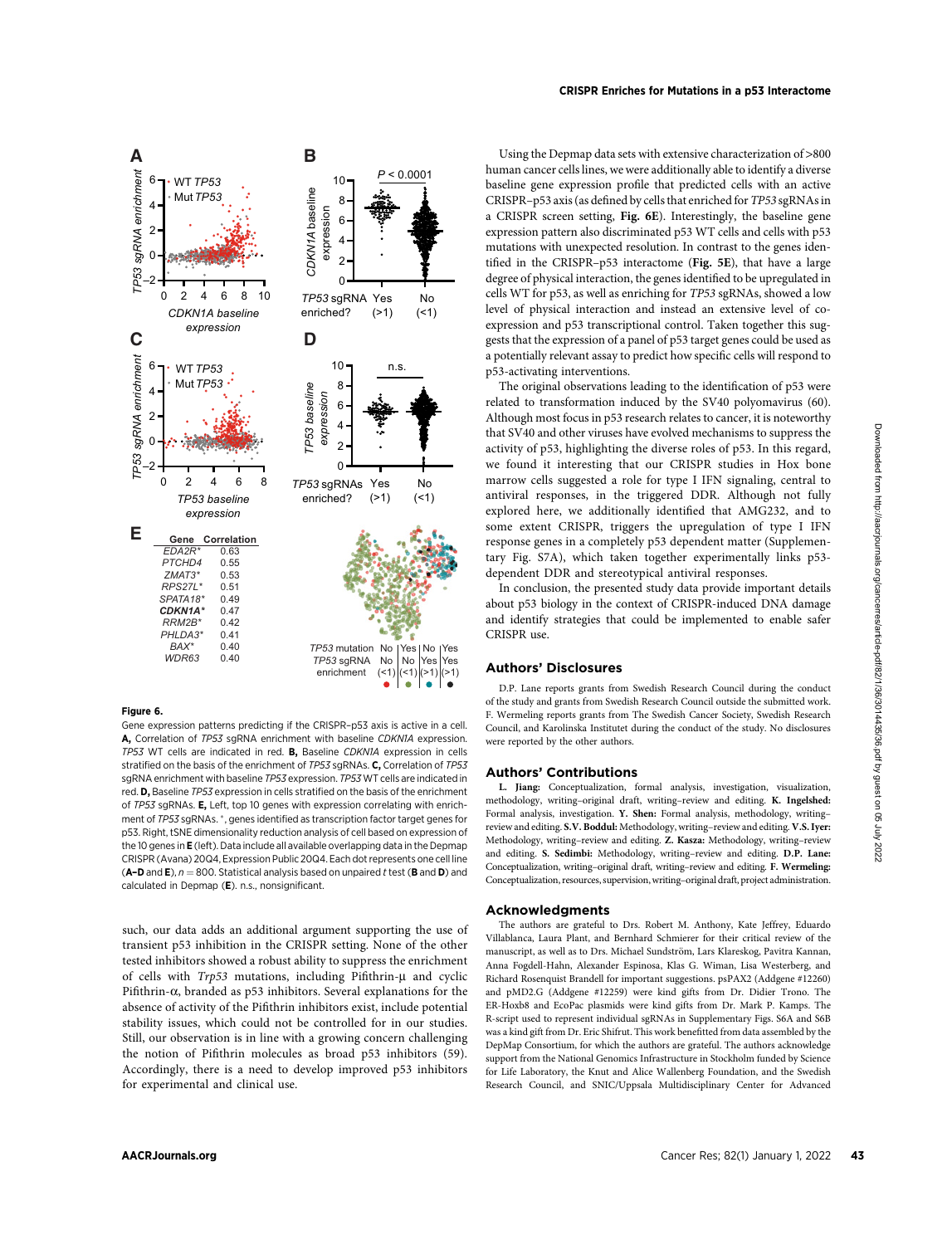Computational Science for assistance with massively parallel sequencing and access to the UPPMAX computational infrastructure. This research was partly funded by grants from the Swedish Research Council (to F. Wermeling and D.P. Lane), the Swedish Cancer Society, Karolinska Institutet and Magnus Bergvalls stiftelse (to F. Wermeling), the China Scholarship Council (to L. Jiang and Y. Shen), and the Nanyang Technological University–Karolinska Institutet Joint PhD Program (to V.S. Iyer).

#### References

- 1. Kastan MB, Onyekwere O, Sidransky D, Vogelstein B, Craig RW. Participation of p53 protein in the cellular response to DNA damage. Cancer Res 1991;51:6304–11.
- 2. Levine AJ. p53, the cellular gatekeeper for growth and division. Cell 1997;88: 323–31.
- 3. Vousden KH, Lane DP. p53 in health and disease. Nat Rev Mol Cell Biol 2007;8: 275–83.
- 4. Hollstein M, Sidransky D, Vogelstein B, Harris CC. p53 mutations in human cancers. Science 1991;253:49–53.
- 5. Kotler E, Segal E, Oren M. Functional characterization of the p53 "mutome. Mol Cell Oncol 2018;5:e1511207.
- 6. Makarova KS, Wolf YI, Iranzo J, Shmakov SA, Alkhnbashi OS, Brouns SJJ, et al. Evolutionary classification of CRISPR-Cas systems: a burst of class 2 and derived variants. Nat Rev Microbiol 2020;18:67–83.
- 7. Jinek M, Chylinski K, Fonfara I, Hauer M, Doudna JA, Charpentier E. A programmable dual-RNA-guided DNA endonuclease in adaptive bacterial immunity. Science 2012;337:816–21.
- 8. Mali P, Yang L, Esvelt KM, Aach J, Guell M, DiCarlo JE, et al. RNA-guided human genome engineering via Cas9. Science 2013;339:823–6.
- 9. Porteus MH. A new class of medicines through DNA Editing. N Engl J Med 2019; 380:947–59.
- 10. Frangoul H, Altshuler D, Cappellini MD, Chen YS, Domm J, Eustace BK, et al. CRISPR-Cas9 gene editing for sickle cell disease and beta-Thalassemia. N Engl J Med 2020.
- 11. Ledford H. CRISPR gene therapy shows promise against blood diseases. Nature 2020;588:383.
- 12. Eyquem J, Mansilla-Soto J, Giavridis T, van der Stegen SJ, Hamieh M, Cunanan KM, et al. Targeting a CAR to the TRAC locus with CRISPR/Cas9 enhances tumour rejection. Nature 2017;543:113–7.
- 13. Hacein-Bey-Abina S, Von Kalle C, Schmidt M, McCormack MP, Wulffraat N, Leboulch P, et al. LMO2-associated clonal T cell proliferation in two patients after gene therapy for SCID-X1. Science 2003;302:415–9.
- 14. Doench JG, Fusi N, Sullender M, Hegde M, Vaimberg EW, Donovan KF, et al. Optimized sgRNA design to maximize activity and minimize off-target effects of CRISPR-Cas9. Nat Biotechnol 2016;34:184–91.
- 15. Kleinstiver BP, Pattanayak V, Prew MS, Tsai SQ, Nguyen NT, Zheng Z, et al. High-fidelity CRISPR-Cas9 nucleases with no detectable genome-wide off-target effects. Nature 2016;529:490–5.
- 16. Tsai SQ, Zheng Z, Nguyen NT, Liebers M, Topkar VV, Thapar V, et al. GUIDEseq enables genome-wide profiling of off-target cleavage by CRISPR-Cas nucleases. Nat Biotechnol 2015;33:187–97.
- 17. Haapaniemi E, Botla S, Persson J, Schmierer B, Taipale J. CRISPR-Cas9 genome editing induces a p53-mediated DNA damage response. Nat Med 2018;24:927–30.
- 18. Ihry RJ, Worringer KA, Salick MR, Frias E, Ho D, Theriault K, et al. p53 inhibits CRISPR-Cas9 engineering in human pluripotent stem cells. Nat Med 2018;24: 939–46.
- 19. Merkle FT, Ghosh S, Kamitaki N, Mitchell J, Avior Y, Mello C, et al. Human pluripotent stem cells recurrently acquire and expand dominant negative P53 mutations. Nature 2017;545:229–33.
- 20. Ananthaswamy HN, Loughlin SM, Cox P, Evans RL, Ullrich SE, Kripke ML. Sunlight and skin cancer: inhibition of p53 mutations in UV-irradiated mouse skin by sunscreens. Nat Med 1997;3:510–4.
- 21. Gao H, Wang LD, Zhou Q, Hong JY, Huang TY, Yang CS. p53 tumor suppressor gene mutation in early esophageal precancerous lesions and carcinoma among high-risk populations in Henan, China. Cancer Res 1994;54:4342–6.
- 22. Sozzi G, Miozzo M, Donghi R, Pilotti S, Cariani CT, Pastorino U, et al. Deletions of 17p and p53 mutations in preneoplastic lesions of the lung. Cancer Res 1992; 52:6079–82.

The costs of publication of this article were defrayed in part by the payment of page charges. This article must therefore be hereby marked advertisement in accordance with 18 U.S.C. Section 1734 solely to indicate this fact.

Received June 2, 2021; revised September 8, 2021; accepted October 20, 2021; published first November 18, 2021.

- 23. Xie M, Lu C, Wang J, McLellan MD, Johnson KJ, Wendl MC, et al. Age-related mutations associated with clonal hematopoietic expansion and malignancies. Nat Med 2014;20:1472–8.
- 24. Chen S, Wang Q, Yu H, Capitano ML, Vemula S, Nabinger SC, et al. Mutant p53 drives clonal hematopoiesis through modulating epigenetic pathway. Nat Commun 2019;10:5649.
- 25. Cardozo CM, Hainaut P. Viral strategies for circumventing p53: the case of severe acute respiratory syndrome coronavirus. Curr Opin Oncol 2021;33: 149–58.
- 26. Wang GG, Calvo KR, Pasillas MP, Sykes DB, Hacker H, Kamps MP. Quantitative production of macrophages or neutrophils ex vivo using conditional Hoxb8. Nat Methods 2006;3:287–93.
- 27. Panda SK, Wigerblad G, Jiang L, Jimenez-Andrade Y, Iyer VS, Shen Y, et al. IL-4 controls activated neutrophil FcgammaR2b expression and migration into inflamed joints. Proc Natl Acad Sci U S A 2020;117:3103–13.
- 28. Panda SK, Boddul SV, Jimenez-Andrade GY, Jiang L, Kasza Z, Fernandez-Ricaud L, et al. Green listed-a CRISPR screen tool. Bioinformatics 2017;33: 1099–100.
- 29. Iyer VS, Jiang L, Shen Y, Boddul SV, Panda SK, Kasza Z, et al. Designing custom CRISPR libraries for hypothesis-driven drug target discovery. Comput Struct Biotechnol J 2020;18:2237–46.
- 30. Wang T, Yu H, Hughes NW, Liu B, Kendirli A, Klein K, et al. Gene essentiality profiling reveals gene networks and synthetic lethal interactions with oncogenic Ras. Cell 2017;168:890–903.
- 31. Li W, Xu H, Xiao T, Cong L, Love MI, Zhang F, et al. MAGeCK enables robust identification of essential genes from genome-scale CRISPR/Cas9 knockout screens. Genome Biol 2014;15:554.
- 32. Dempster JM, Rossen J, Kazachkova M, Pan J, Kugener G, Root DE, et al. Extracting biological insights from the project achilles genome-scale CRISPR screens in cancer cell lines. bioRxiv 2019:720243.
- 33. Ghandi M, Huang FW, Jane-Valbuena J, Kryukov GV, Lo CC, McDonald ER 3rd, et al. Next-generation characterization of the Cancer Cell Line Encyclopedia. Nature 2019;569:503–8.
- 34. Karpinich NO, Tafani M, Rothman RJ, Russo MA, Farber JL. The course of etoposide-induced apoptosis from damage to DNA and p53 activation to mitochondrial release of cytochrome c. J Biol Chem 2002;277:16547–52.
- 35. Canon J, Osgood T, Olson SH, Saiki AY, Robertson R, Yu D, et al. The MDM2 inhibitor AMG 232 demonstrates robust antitumor efficacy and potentiates the activity of p53-inducing cytotoxic agents. Mol Cancer Ther 2015;14:649–58.
- 36. Bunz F, Dutriaux A, Lengauer C, Waldman T, Zhou S, Brown JP, et al. Requirement for p53 and p21 to sustain G2 arrest after DNA damage. Science 1998;282:1497–501.
- 37. Villunger A, Michalak EM, Coultas L, Mullauer F, Bock G, Ausserlechner MJ, et al. p53- and drug-induced apoptotic responses mediated by BH3-only proteins puma and noxa. Science 2003;302:1036–8.
- 38. Alarcón R, Koumenis C, Geyer RK, Maki CG, Giaccia AJ. Hypoxia induces p53 accumulation through MDM2 down-regulation and inhibition of E6-mediated degradation. Cancer Res 1999;59:6046–51.
- 39. Lindsten T, Ross AJ, King A, Zong WX, Rathmell JC, Shiels HA, et al. The combined functions of proapoptotic Bcl-2 family members bak and bax are essential for normal development of multiple tissues. Mol Cell 2000;6: 1389–99.
- 40. Bowden AR, Morales-Juarez DA, Sczaniecka-Clift M, Agudo MM, Lukashchuk N, Thomas JC, et al. Parallel CRISPR-Cas9 screens clarify impacts of p53 on screen performance. Elife 2020;9:e55325.
- 41. Geisinger JM, Stearns T. CRISPR/Cas9 treatment causes extended TP53-dependent cell cycle arrest in human cells. Nucleic Acids Res 2020; 48:9067–81.